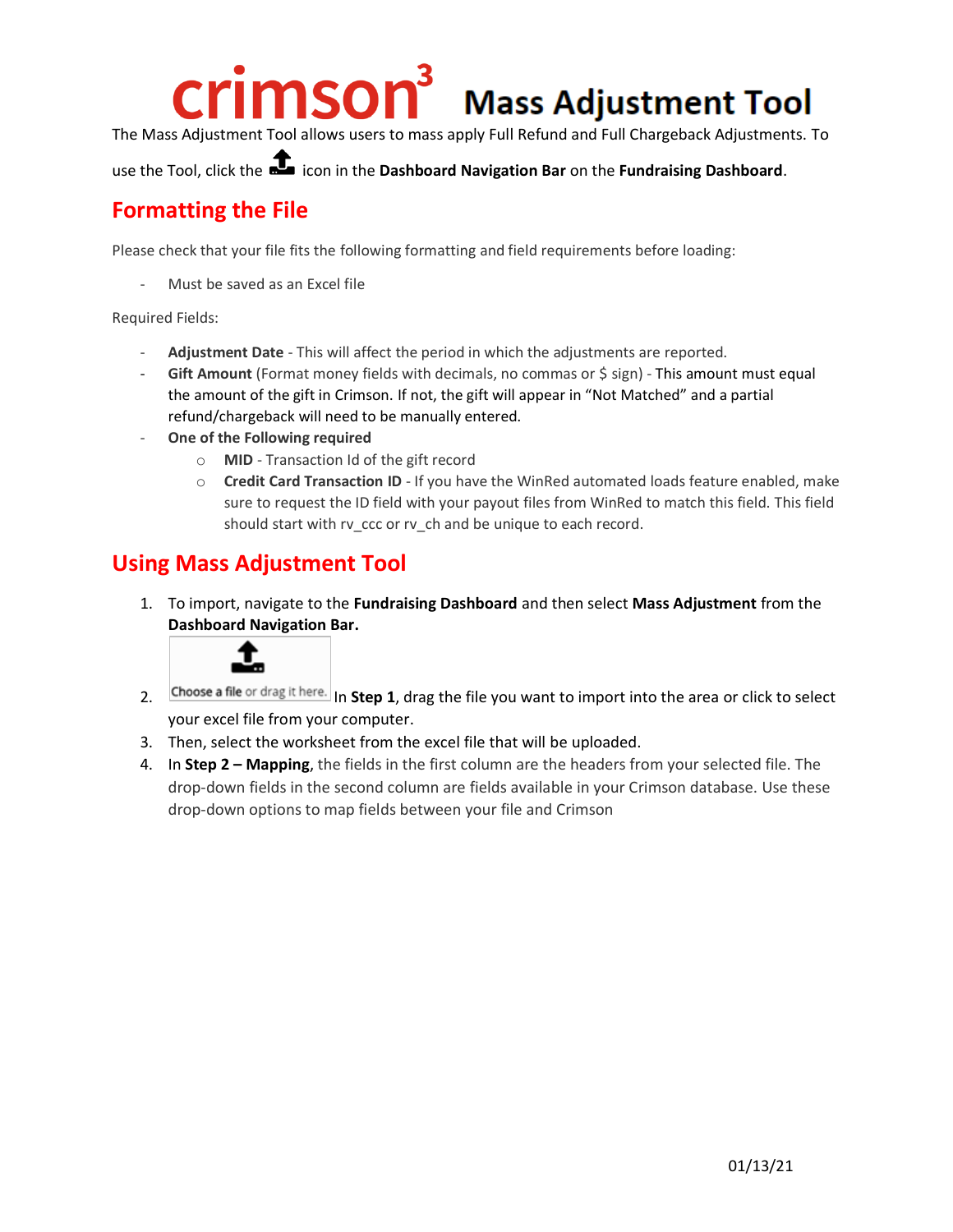| <b>Review And Adjust</b><br><b>Upload File</b><br><b>Mapping</b> |                            |   |  |  |  |  |
|------------------------------------------------------------------|----------------------------|---|--|--|--|--|
| Auto Mapping Save Load Mapping Reset Delete Mapping              |                            |   |  |  |  |  |
| Columns in File                                                  | Columns in Database        |   |  |  |  |  |
| MID                                                              | MID                        | v |  |  |  |  |
| ADJUSTMENT DATE                                                  | Adjustment Date            | v |  |  |  |  |
| CC Transaction ID                                                | Credit Card Transaction ID | v |  |  |  |  |
| AMOUNT                                                           | Gift Amount                | w |  |  |  |  |
|                                                                  |                            |   |  |  |  |  |

- o You can also use the **Auto Mapping** option for Crimson to auto map fields for you but confirm all fields were mapped correctly afterwards and that all the required fields were mapped.
- o You can save your mapping to be used in the future by clicking **Save**. You can choose **Save to Selected Mapping** (and select previously saved mapping) or **Save to New Mapping** (and create a new mapping option). **Load Mapping** allows you to use a previously saved mapping and **Delete Mapping** allows you to remove a saved mapping.

**NOTE: Adjustment Date** and **Gift Amount** are required. At least one of **TXN ID** or **Credit Card Transaction ID** must be mapped and matched for the adjustment to be applied to the correct transaction.

5. In **Step 3 – Review,** Crimson will match the records in your excel to records in your database based on the information provided in your upload. You will have three sets of results.<br>Mass Adjustment

| Matched<br>(3328 records) |                   |          | Already Adjusted<br>(3 records) |              |                 |                     | Not Matched<br>(0 records) |                             |       |               |               |
|---------------------------|-------------------|----------|---------------------------------|--------------|-----------------|---------------------|----------------------------|-----------------------------|-------|---------------|---------------|
| Adjustment Type           |                   |          |                                 |              |                 |                     |                            |                             |       |               |               |
| Full Refund<br>v.         |                   |          | <b>Process</b>                  |              |                 |                     |                            |                             |       | <b>Export</b> |               |
|                           |                   |          |                                 |              |                 |                     |                            |                             |       |               |               |
| <b>STATUS</b>             | <b>STATUSINFO</b> | PID      | MatchType                       | <b>FNAME</b> | LNAME           | MRCDate             | CTD.                       | <b>STREET</b>               | ADDR1 | ADDR2         | CITY          |
| MATCHED                   |                   | 74000000 | MO                              | Marisa       | ABC123          | 2020-09-16T00:00:00 | 2830                       | 7704 Leesburg Pike          |       |               | Des Moines    |
| MATCHED                   |                   | 74000000 | MD                              | Marisa       | ABC123          | 2020-09-16T00:00:00 | 2830                       | 7704 Leesburg Pike          |       |               | Des Moines    |
| MATCHED                   |                   | 74000008 | MO                              | Rose         | Evans.          | 2020-09-16700:00:00 | 4602                       | 1593 Spring Hill Road       |       |               | Vienna        |
| MATCHED                   |                   | 74490573 | MD                              | Lydia        | Siu             | 2020-09-16T00:00:00 | 5215                       | 1593 Spring Hill Rd Ste 400 |       |               | Tysons Corner |
| MATCHED                   |                   | 74000000 | MO                              | Marisa       | ABC123          | 2020-09-16700:00:00 | 2830                       | 7704 Leesburg Pike          |       |               | Des Moines    |
| MATCHED                   |                   | 74545027 | MD                              | Rochell      | Maler           | 2020-09-17T00:00:00 | 11.16                      | W12033 Slack Road           |       |               | Lodi          |
| MATCHED                   |                   | 74545027 | MD.                             | Rochell      | Maier           | 2020-09-17700:00:00 | 11.16                      | W12033 Slack Road           |       |               | Lodi          |
| MATCHED                   |                   | 74545028 | MO                              | Reinaldo     | Lopez           | 2020-09-17T00:00:00 | 47.8                       | 3410 NW 91 Wsv              |       |               | Hollywood     |
| MATCHED                   |                   | 74545029 | MD.                             | Shivloachnie | Singh           | 2020-09-17T00:00:00 | 9.32                       | 425 Sw 4Th Ave              |       |               | Fort Lauderda |
| MATCHED                   |                   | 74539999 | MD                              | Carine       | Silberstein     | 2020-09-17T00:00:00 | 11.51                      | 252 Saddle River Rd         |       |               | Monsey        |
| MATCHED                   |                   | 74545030 | MO                              | Patrick      | Armstrong       | 2020-09-17100:00:00 | 481,48                     | 82 S Sewall'S Point Road    |       |               | Stuart        |
| MATCHED                   |                   | 74545030 | MD                              | Patrick      | Armstrong       | 2020-09-17700:00:00 | 481.48                     | 82 S Sewall'S Point Road    |       |               | Souart        |
| MATCHED                   |                   | 74545031 | MD                              | Gregory      | <b>Almguist</b> | 2020-09-17100:00:00 | 48.99                      | Po Box 522                  |       |               | Watford City  |

o **Matched** – The first tab will present you with any confirmed matches.